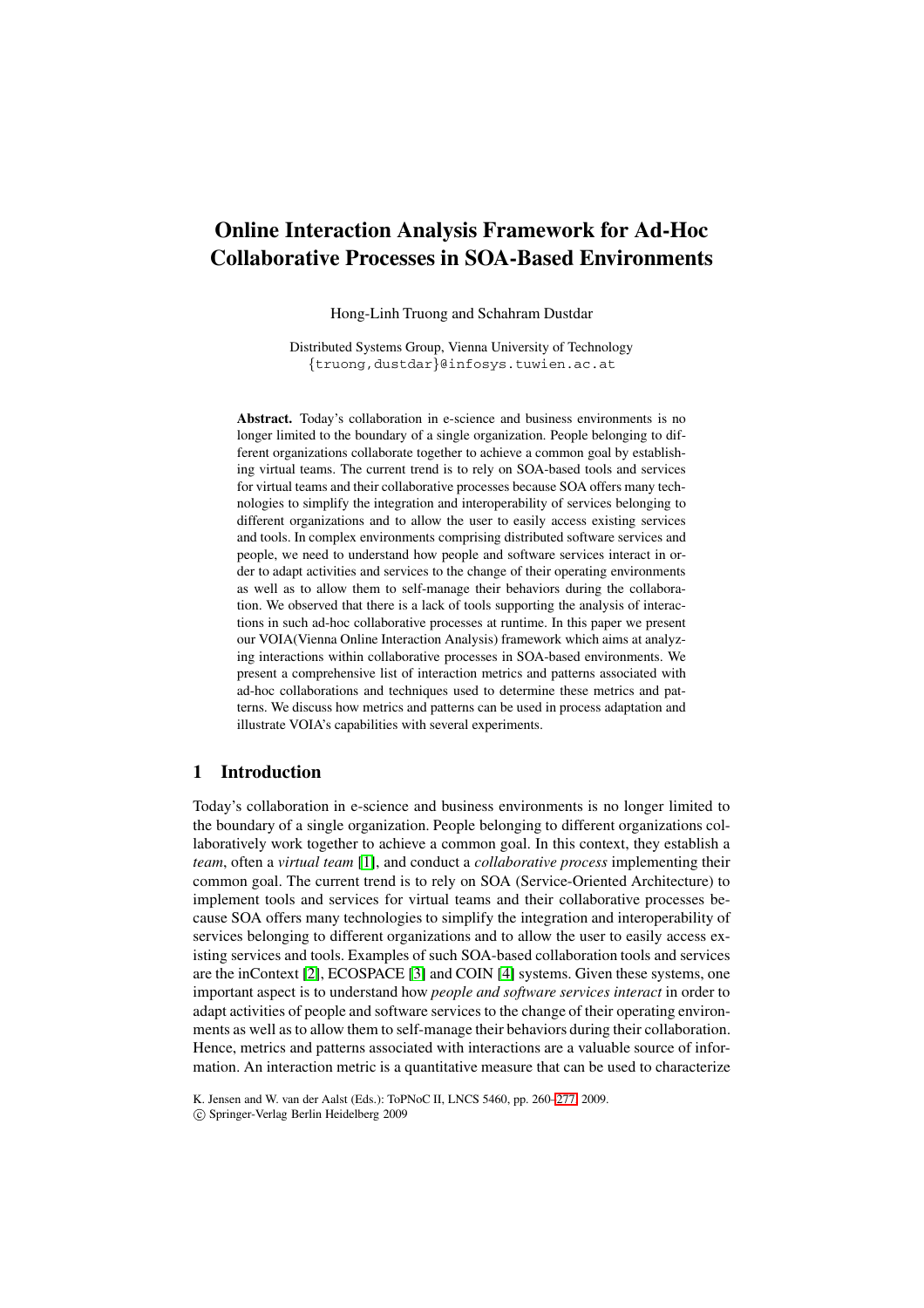and evaluate how an individual service or human is involved in interactions with another service or human<sup>1</sup>. We consider an interaction pattern as a reoccurring structure of interactions that is analyzed from a set of interactions, for example, the interactions among a set of services might follow a one-to-many model [5].

While existing research has been focused on defining and detecting patterns in work-flows [5,6,7,8,9,10,11][, m](#page-1-0)ost of them concentrate on rigid, well-defined processes and workflows in businesses and aim at supporting offline workflow mining. Support for runtime analysis of patterns in dynamic collaboration envir[onm](#page-17-1)ents has got little attention. In complex, dynamic collaboration environments, ad-hoc collaboration processes are no[t p](#page-17-1)[re](#page-17-2)[-](#page-17-3)[de](#page-17-4)[fi](#page-17-5)[ned](#page-17-6)[; th](#page-17-7)eir dynamic, ad-hoc activities are defined on-demand. These activities may be combined with well-defined workflows and composition patterns, but not necessarily. In such environments, metrics and patterns characterizing the collaboration and its activities are relevant because they can provide valuable insights into the collaborative process to support runtime adaptation. However, existing offline mining techniques are not suitable because they are not designed (and cannot be tested) with evolving collaborative processes. Existing mining techniques typically require complete log data and do not deal with runtime aspects, such as runtime processing data from various services and runtime provisioning of interaction metrics and patterns. Furthermore, most existing work focus on either human-to-human interactions (e.g., social networks analysis) or service-to-service interactions (e.g., performance analysis or service interaction pattern analysis), whereas SOA-based collaboration environments include diverse types of interactions among humans and services that should be considered together.

Runtime analysis of interactions in such environments poses many research challenges. First, data is obtained and analyzed while the collaborative process just continues to evolve as new activities emerge. This requires us to deal with different types of events collected at different levels, such as activities, interactions and service-specific events. Secondly, metrics and patterns have to be determined for both humans and software services according to different needs of clients, such as determining metrics and patterns based on collaboration contexts, e.g., in individual, group or the whole collaboration levels, and on user-specific conditions, e.g., in particular time period and with a specific threshold. All these challenges imply that runtime analysis frameworks must be flexible and customized: new metrics and patterns analyses can be easily added and analysis requests are user-customized. Currently, there is a lack of such frameworks supporting tools for detecting metrics and patterns in collaborative work. Providing such metrics and patterns to clients at runtime is what motivates our work. In this paper, we contribute to techniques to support online interaction analysis for collaborative processes in SOA-based environments, namely (1) a classification of interaction metrics and patterns covering human-to-human, human-to-service, and service-to-service interactions at different levels, and (2) the design and implementation of a flexible and customizable software framework supporting runtime interaction analysis.

The rest of this paper is organized as follows: Section 2 presents related work. We describe a motivating scenario in Section 3. Preliminaries on terminologies and models are presented in Section 4. Section 5 describes a holistic view of interaction metrics and patterns. The architecture and implementation of VOIA is presented in Section 6.

<span id="page-1-0"></span><sup>&</sup>lt;sup>1</sup> For metric definition, see http://en.wikiped[ia.](#page-3-0)org/wiki/Metrics, last access: 26 August 2008.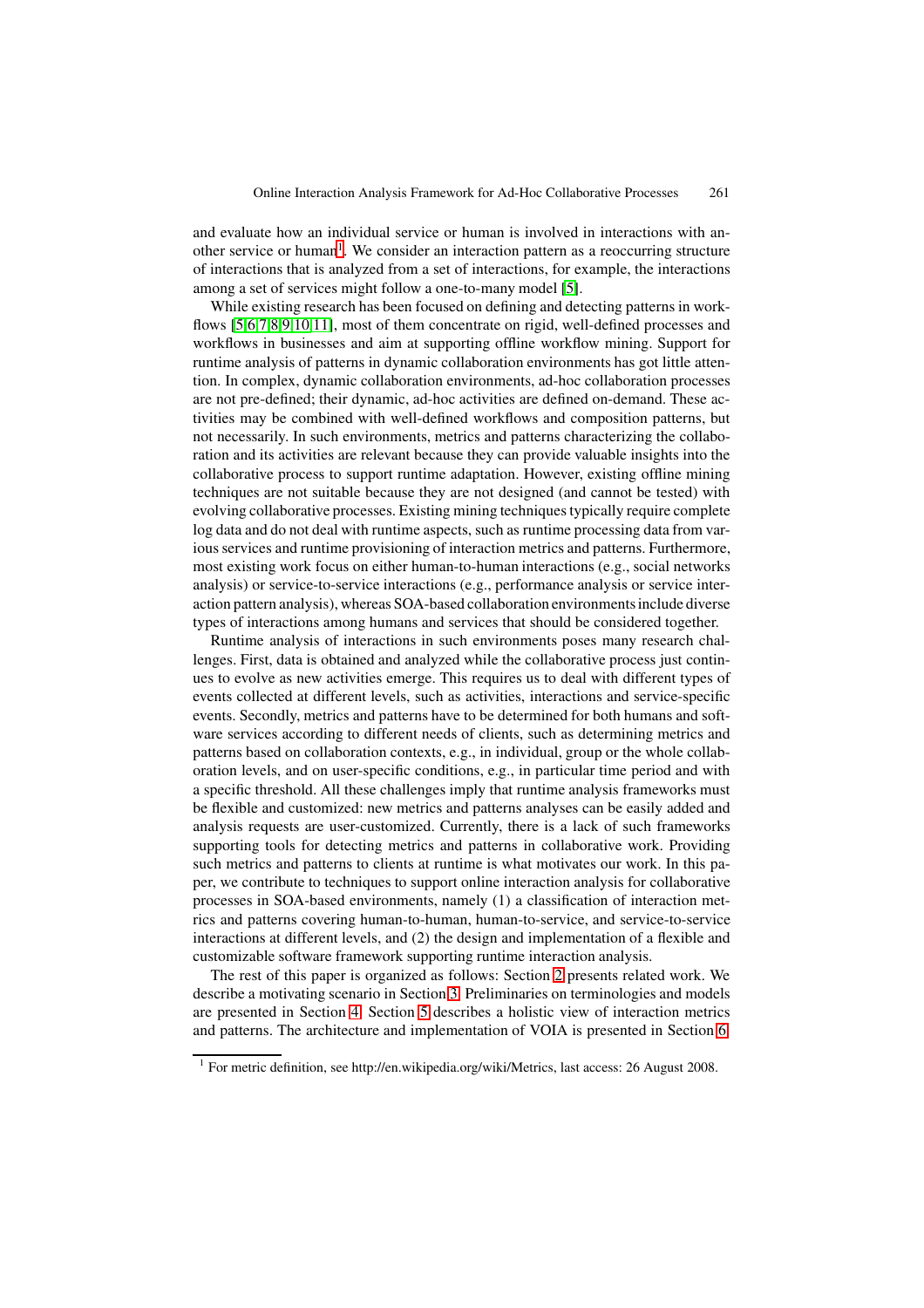Interaction analysis techniques are detailed in Section 7. Section 8 presents experiments to demonstrate VOIA. Section 9 summarizes the paper, presents remaining issues, and gives an outlook to the future work.

# **2 Related Work**

In our work, we develop techniques to determine metrics and patterns in collaborative processes carried out by teams. A collaborative process includes various activities which are associated with humans, artifacts, and software services. Our approach is to study the interaction at multiple levels of abstraction, from the way how humans use services, to how services interact with each other, and how a human interacts with another human through the utilization of services.

Some existing works analyze and define patterns for workflows and services [8,5] and (performance) metrics for workflows [12]. Understanding workflows and business processes has attracted a lot of research efforts. This includes, for example, research on performance monitoring and analysis of workflows [13,12] and on mining of workflow logs [6]. Tools and techniques for monitoring and analyzing performance of [W](#page-17-4)[eb](#page-17-1) services focus on extracting logs compris[ing](#page-17-8) of service invocations and analyzing the logs to provide performance metrics. However, they focus on metrics associated with individual services, rather than with interaction pattern[s. W](#page-17-9)[he](#page-17-8)n analyzing performance metrics as[so](#page-17-2)ciated services, we apply well-defined metrics from existing works, such as in [12], and focus on the analysis of patterns.

Recent work on mining workflow logs, especially work done by van der Aalst et al., has introduced several novel techniques to determine the relationship between humans and services. ProM [6] introduces many process mining features. Information can be show[n, e](#page-17-8).g., using social network and clustering. Several issues such as analyzing the conformance between a process model and its execution logs [14] are addressed. [15] discusses how to apply process mining to less structured processes in CSCW (Computer Supported Cooperat[ive](#page-17-2) Work) systems. These works, however, do not support online analysis of dynamic collaborations. We note that although activity-based collaboration systems exist [16], they do not support the analysis of the colla[bor](#page-17-10)ation.

In our previous works [17,11,10], we focus on the analysis of patterns in well-defined workflows and email activities. In [17], we have discussed the importance of mining patterns at multiple levels of abstraction. These papers addressed Web service logging, workflow stru[ctur](#page-17-11)e discovery and session reconstruction. Patterns, like proxy and broker, and social network [wer](#page-17-12)[e p](#page-17-7)[rese](#page-17-6)nted and patterns, like proxy and broker, were detected from social networks. We h[ave](#page-17-12) reused previous patterns. However, neither the analysis of patterns in collaborative work in SOA-based environments nor the online interaction analysis has been performed. In particular, the analysis of patterns in this paper differs from these works. Patterns are not detected from social networks but from streams of events during runtime. Furthermore, these works focus on the analysis of particular patterns, rather than provide a classification of patterns and metrics and a generic software framework which is flexible and customizable.

Recently, the concept of complex event processing (CPE) [18] has been utilized to analyze complex events in SOA environments. However, CPE frameworks, such as Esper [19], just provide fundamental tools for handling complex events and existing work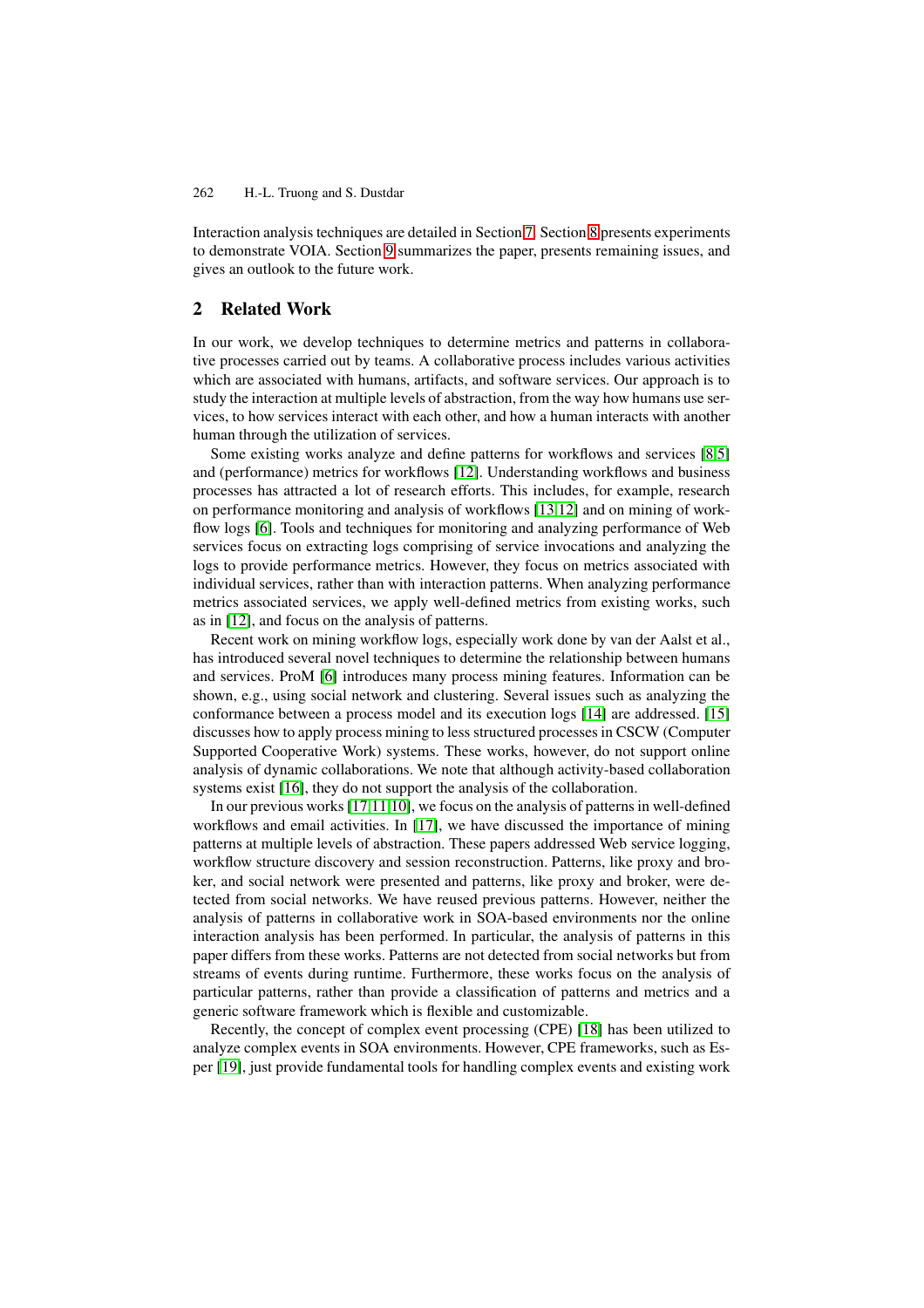focuses on detecting service behaviors through events. We utilize Esper for filtering and matching events and implementing primitive metrics and patterns analysis.

In this paper, we focus on analyzing patterns for collaborative work, rather than on the definition of patterns which are well addressed elsewhere [8]. One of the major differences between our work and existing work is that existing work focuses on offline analysis with the assumption that logs are produced by existing workflow systems. Our work differs as we focus on online analysis. Our assumption is that in modern collaboration, collaborative work is continuously being performed. [Th](#page-17-4)us, interaction analysis tools are required during runtime.

### **3 Collaboration Scenario and Research Approach**

<span id="page-3-0"></span>In our work, we consider dynamic collaboration environments in which teams utilize different collaboration services for their collaborative work. Team members define and perform activities which require the involvement of many other services and humans. The upper part of Figure 1 illustrates the dynamic collaboration environment, for example, in the inContext project [20]. In such an environment, both humans and software services exist. Humans use services to perform their activities, while services can interact with each other to fulfil requests from humans. Services will follow the SOA model, thus they can b[e e](#page-4-0)asily integrated together, providing seamless access virtually from anywhere. The SO[A-ba](#page-17-13)sed service model also simplifies the monitoring and maintenance of services, making the acquisition of multiple sources of log information at different levels in the widely distributed system possible and easier.

Using services, people perform their collaboration, of which processes are typically not modeled beforehand. Furthermore, the execution of collaborative processes is continuous and evolving, thus in many cases we will not know in advance when a process finishes. Interactions between humans and services are highly concurrent and distributed as multiple activities are executed in parallel. These activities involve services and people spanning different geographical locations and organizations. Therefore, offline analysis, which either requires complete, centralized information or the completion of the process in order to analyze the process, is not suitable. In addition, the need for adapting activities of and resources for collaboration is required at runtime, due to highly dynamics of modern collaborations (e.g., team member is often on the move). Thus, online analysis techniques are more suitable. The middle part of Figure 1 shows that the *Online Interaction Analysis* analyzes log events obtained from services and provides metrics and patterns back to the services in the dynamic collaboration environment.

However, online interaction analysis for such an environment is a very challengi[ng](#page-4-0) task due to highly concurrent and distributed actions, such as concurrent executions of distributed services, concurrent interactions among services and humans, and concurrent requests from various clients. Which metrics and patterns associated with interactions are useful for optimizing collaborative work and resources used for the work at runtime? How can we correlate metrics and patterns from different levels of collaboration context, such as individual, group and the whole collaboration? How do we support the customization of metrics and patterns analysis so that different clients can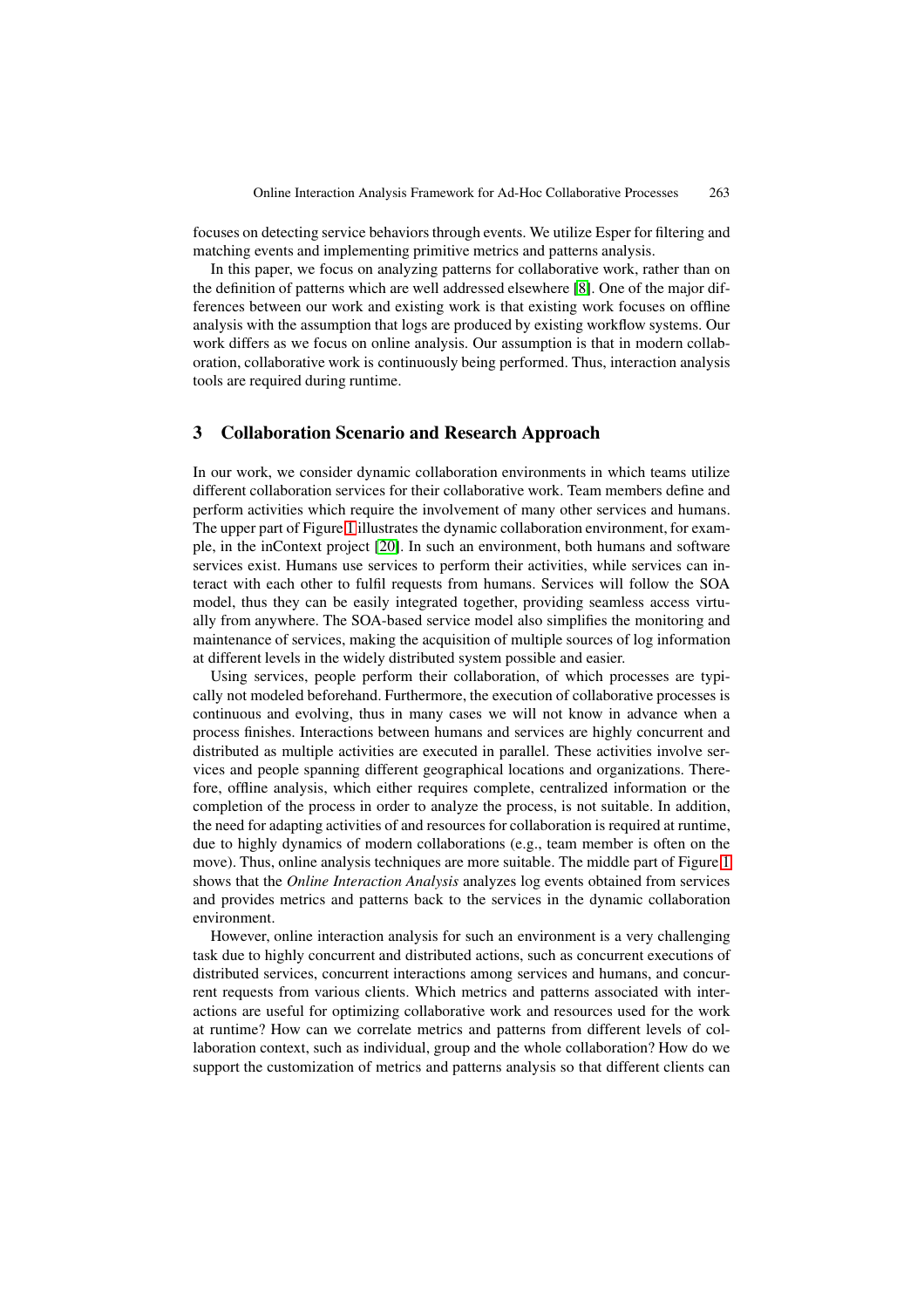

<span id="page-4-0"></span>**Fig. 1.** Online interaction analysis environment and metrics/patterns view

utilize the metrics and patterns differently? How to handle diverse events from various services? How to manage and provide these metrics and patterns to concurrent clients at runtime? We propose to provide a holistic view of patterns and metrics associated with services and interactions at multiple levels, ranging from the *individual* (services or human), to the *group* (of humans or services or the mix of them), and to the *whole collaboration*. The bottom part of Figure 1 shows the holistic view of interaction metrics and patterns that are associated with interactions. Then, we determine metrics and patterns based on different levels, client requests and periods of time, and provide and manage XML-based metrics and patterns at runtime.

### **4 Models**

Before describing metrics and patterns and the analysis framework, in this section, we present our models of activities and services and humans in collaborations and data required for the interaction analysis.

### **4.1 Activity, Service, and People in Collaboration**

In our model, *collaboration* is defined as a joint work between different people. Collaboration can be simple, e.g., including only a single task like review of a document, or complex, e.g., a real project. An *activity* describes a task of a collaboration, for example, review a document. An activity may consist of sub activities,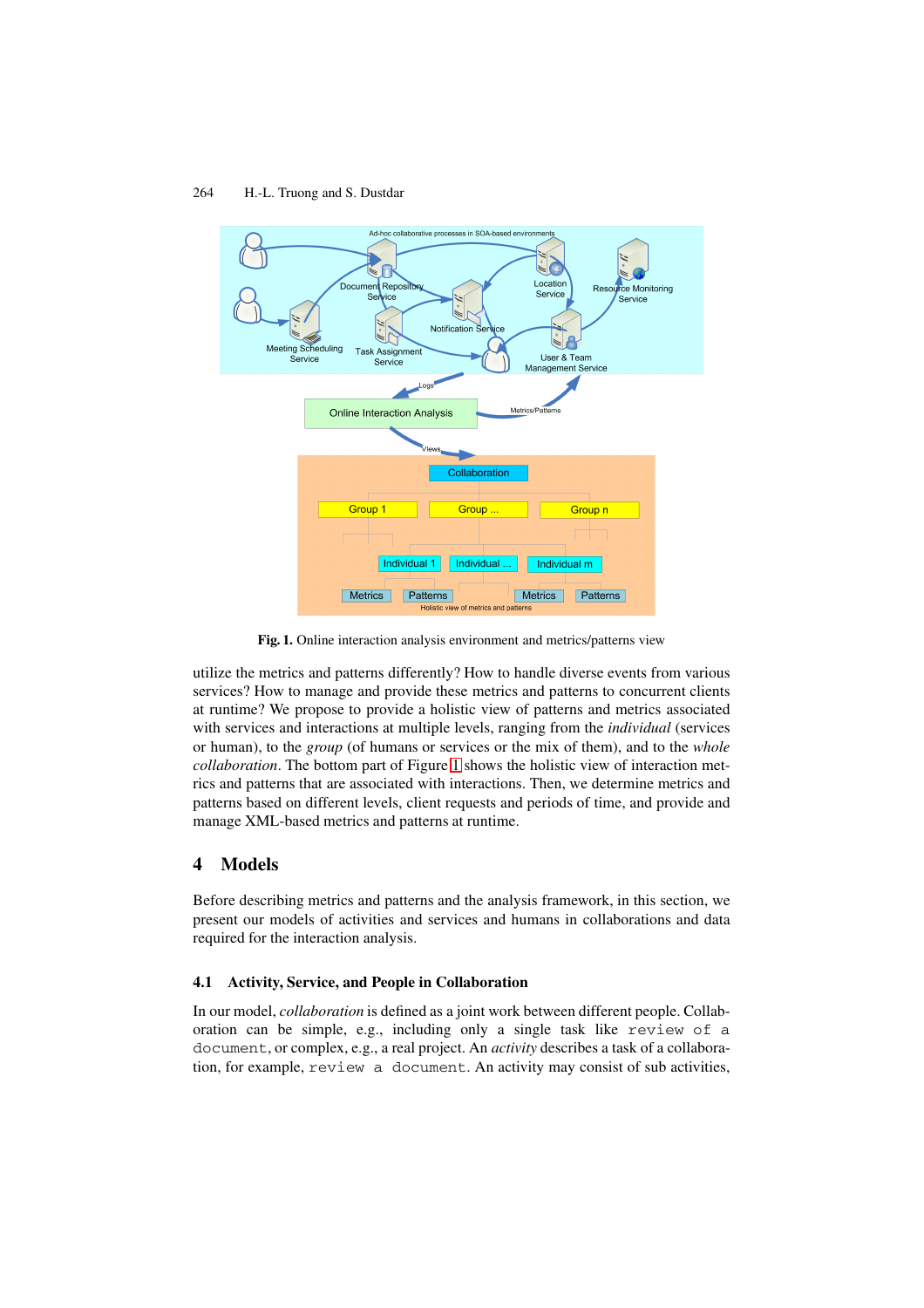but we do not distinguish between atomic activity and composite activity. An activity specifies various related information required for the execution of the activity. An *activity instance* represents all information associated with a particular execution of an activity; information includes, for example, start and end times, initiator, and associated service instances. An activity might be associated with a set of activity instances. Given an activity, we capture all changes in activities and activity instances in *activity events*.

A *collaboration service* is a service that is used in the collaboration; collaboration services are involved in the execution of activities. Collaboration services can be used to communicate between two team members, such as Notification Service and Instant Messaging, to host files such as Document Repository Service, and to store and manage activities such as Activity Store Service. Furthermore, there are middleware services which provide facilities for the operation of the collaboration such as Service Registry and Logging Service. In our model, we assume that services are well-defined based on the SOA principle. Most services are SOAP-based or RESTful (however, in our implementation, we tested only with SOAPbased services). *Service instance* is a particular deployment and running of a service in a particular hosting environment. A service invocation is a particular invocation of a service operation of a service instance. Information about service invocations is captured in *interaction events*. An interaction event consists of information related to the invocation, such as request and response message, service endpoint reference, consumer endpoint reference, etc., which are captured at the level of the hosting environment without the knowledge of service instances (e.g., by using SOAP intercepting mechanism). Furthermore, a service instance can also provide application-specific events about its operation. We call such events *service events*.

During a collaboration, people can initiate an activity, perform an activity or receive a message and handle the message sent by other people. In our model, we assume that a person defines a flow of activities that he/she has to perform. In our work, activities within a collaboration might be modeled in advance and executed in a pre-defined order or defined on-demand. Therefore, we do not assume that the structure of the collaboration and its execution order are known beforehand. Rather, we consider a collaboration to be a set of activities. The goal of this paper is to use online analysis techniques to detect metrics and patterns associated with interactions among humans and services in collaborations, but not on the detection of the process structure of the collaboration (like the work on discovering workflow structure from logs [21]). How to execute, manage and change the activities and the flow of activities are beyond of the scope of this paper.

#### **4.2 Data for Interaction Analysis**

To analyze collaboration processes, we rely on three sources of events: activity events, interaction events, and service events. In the following, we discuss the structure of data used in our online interaction analysis.

Each activity in our model is identified by a unique activityURI. When an actor performs an action to change the status of an activity, such as executing or delegating the activity, an event will be fired. In principle, we can use any activity model in collaboration, such as IBM UAM (Unified Activity Model) [16], Caramba [22] or the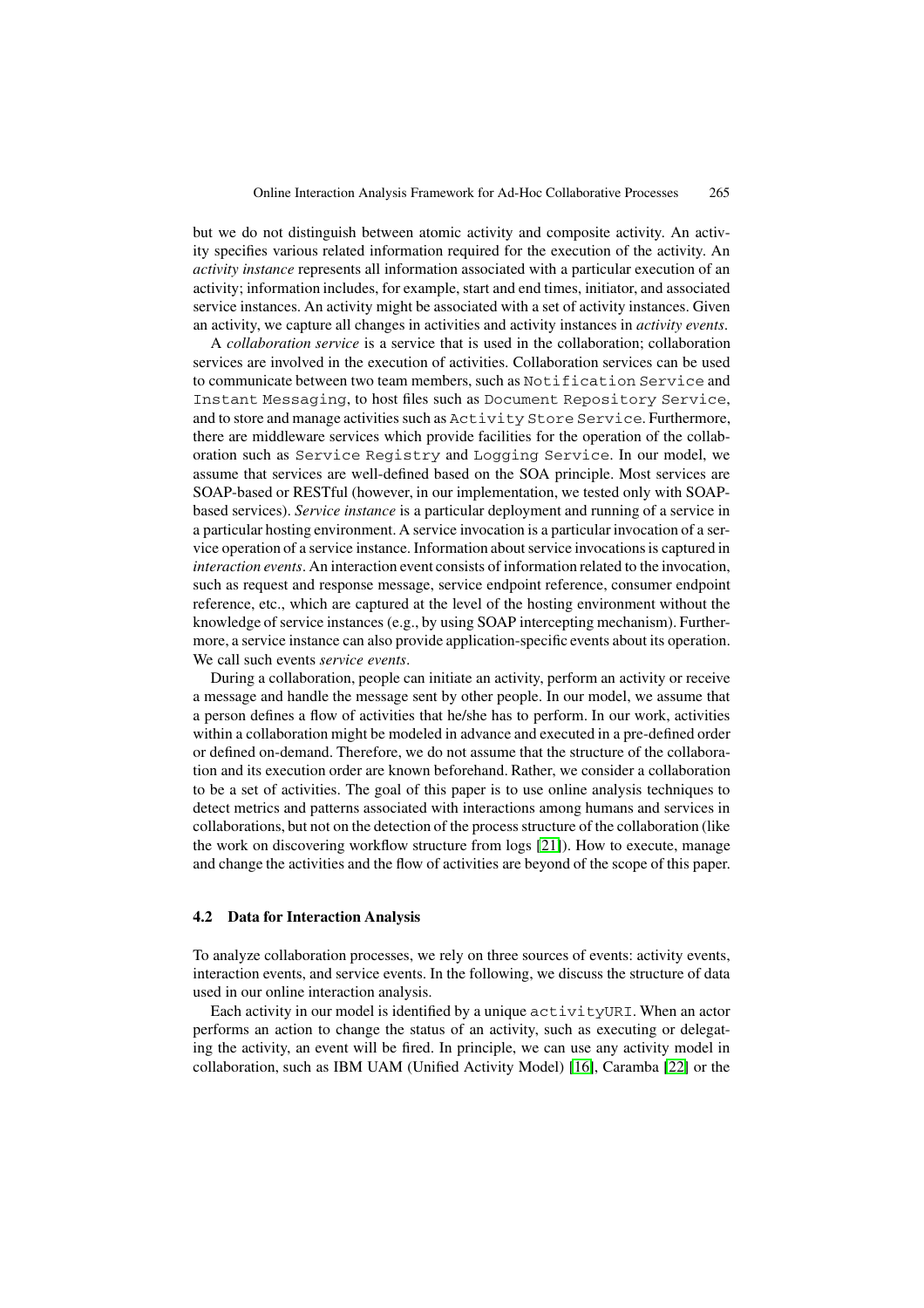inContext Activity Model<sup>2</sup> to define activities. In our implementation, we use the in-Context Activity Model which can be used to describe artifacts, involved people, and resources in detail. Given an activity event describing actions related to activities and activity instances, we assume that the activity event includes *activityURI*.

As mentioned before, [an](#page-6-0) *activity event* describes changes in an activity and activity instance. This kind of event is captured by the Activity Store Service which maintains existing activities and by Activity Execution Service which executes the activity. Listing 1.1 presents a sample of an activity event which indicates that an activity has been created.

```
<activityEvent xmlns:xsi="http://www.w3.org/2001/XMLSchema-instance"
actionURI="http://www.in-context.eu/ns/action/tCoordinationAction#6575"
activityURI="http://www.in-context.eu/Activity/Activity#226"
timestamp="1207840402595">
    <ExecutedByFoafAgent>
    http://www.vitalab.tuwien.ac.at/projects/incontext/TEST_LINH1#Martin
   </ ExecutedByFoafAgent>
   <CoordinationType>
       <ActivityChangeType>Create</ ActivityChangeType>
    </ CoordinationType>
</ activityEvent>
```
**Listing 1.1.** Example of an activity event

The second source of data used in the analysis is the *interaction event* which is captured in the Web services hosting environment. By using Web services handlers and SOAP interceptors, we can collect low level data of Web services invocations, such as SOAP messages. From this data, interaction events are generated and provided as an input for the analysis process. Activity events can be correlated to interaction events by using activityURI (for example, in the inContext project, the client modified the SOAP message header to include activity-related information). Listing 1.2 presents an example of an interaction event.

```
<InteractionEvent>
<clientEndpoint>85.18.48.34</ clientEndpoint>
<messageCorrelationID>000a1460 −25ba−4fa8−b766−9c3b50aa8c2b</ messageCorrelationID>
<messageType>Response</ messageType>
<serviceEndpoint>http:// srvweb02.softeco.it/cgi-bin/SOAP.cgi/Eadt/Tasks/DocService
</ serviceEndpoint>
<eventSourceID>AL−invoke@128 . 131.172.208</ eventSourceID>
<timeStamp>1207212091812</ timeStamp>
</ InteractionEvent>
```
#### **Listing 1.2.** Example of interaction event in which not all entries are available

The third source of events is *service event* which is provided by specific services. This type of events is optional and dependent on specific services. Since our goal is to provide a client-customized mining system, VOIA is designed to accept specific service events. However, the analysis of the patterns and metrics related to service-specific events are left to the client.

<span id="page-6-0"></span> $^2$ http://www.in-context.eu/uploads/files/20070530D4.2v1.0Design20and20implementation20 of20Context20Tunnelling.pdf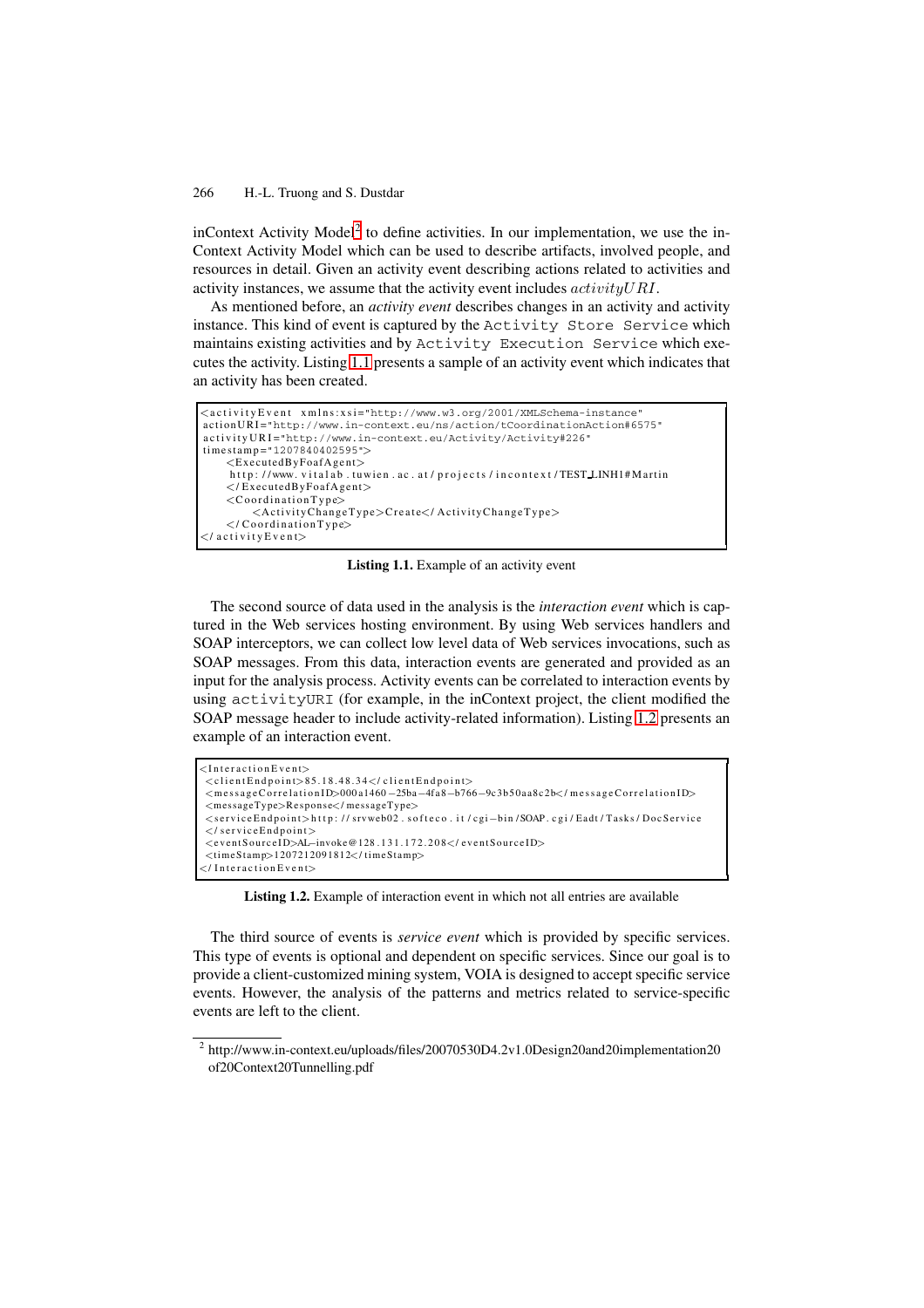# **5 A Holistic View of Interaction Metrics and Patterns**

<span id="page-7-1"></span>Understanding interactions among humans and services in collaborative work highlights characteristics of not only individual humans and services but also of groups of them as well as the whole collaboration. For providing useful information in understanding interactions and in adapting the collaboration based on interactions, we focus on defining and providing quantitative information associated with interactions.

We classify three kinds of interactions associated with humans and services within the dynamic collaboration environments:

- **–** *Service-to-service interaction*: is the interaction between two services, e.g., a service  $s_i$  calls another service  $s_j$ .
- **–** *Human-to-service interaction*: is the interaction between a human and a service, e.g., how services are selected and used by a human. By saying human-to-service interaction, we mean a person needs and uses a service for his/her activities.

| <b>Level</b> | <b>Metric/Pattern Name</b>          | <b>Description</b>                                                              |  |  |  |
|--------------|-------------------------------------|---------------------------------------------------------------------------------|--|--|--|
| Individual   | <b>ExecutionTime</b>                | The average execution time of a service.                                        |  |  |  |
|              | NumServiceCalls                     | The number of invocations of a service.                                         |  |  |  |
|              | NumUnavailableCalls                 | The number of times unavailability.                                             |  |  |  |
|              | NumFailureCalls                     | The number of failures.                                                         |  |  |  |
|              | <b>NumConsumers</b>                 | The number of consumers that call a service.                                    |  |  |  |
| Group        | ServiceInteraction                  | The<br>interaction<br>services.<br>between<br>two                               |  |  |  |
|              |                                     | $ServiceInteraction(s_i, s_j)$ , represents<br>the<br>num-                      |  |  |  |
|              |                                     | ber of times that service $s_i$ calls service $s_i$ .                           |  |  |  |
|              | UsageDistribution                   | The percent of usages distributed among services.                               |  |  |  |
|              | UsageIsolatedPattern                | Reflect whether a service is typically used in an isolated                      |  |  |  |
|              |                                     | manner. Let $S_j$ be a set of services invoked by a service                     |  |  |  |
|              |                                     | s. Service s is in an isolated manner when $count(S_j)$                         |  |  |  |
|              |                                     | $\tau$ where $ServiceInteraction(s, s_j) > 0, \forall s_j \in S_j$ .            |  |  |  |
|              |                                     | is a user-defined threshold and $count(S_j)$ is the number                      |  |  |  |
|              |                                     | of services in the set $S_i$ .                                                  |  |  |  |
|              |                                     | UsageCompositePattern Reflect whether a service is typically used together      |  |  |  |
|              |                                     | with other services in activities. Let $S_j$ be a set                           |  |  |  |
|              |                                     | of services invoked by a service $s$ . Service $s$ is in                        |  |  |  |
|              |                                     | a composite manner when $count(S_i) > \tau$ where                               |  |  |  |
|              |                                     | ServiceInteraction(s, s <sub>i</sub> ) > 0, $\forall s_j \in S_j$ , $\tau$ is a |  |  |  |
|              |                                     | user-defined threshold.                                                         |  |  |  |
|              | OneToManyPattern                    | Related to one-to-many invocation, also called as one-                          |  |  |  |
|              |                                     | to-many send, multicast, or scatter [5]. Let $S_j$ be a set                     |  |  |  |
|              |                                     | of services invoked by a service s. Service s and $S_j$ are                     |  |  |  |
|              |                                     | in this pattern when $ServiceInteraction(s, s_j) > \tau$ ,                      |  |  |  |
|              |                                     | $\forall s_j \in S_j$ , within a period of time t. t and $\tau$ are user-       |  |  |  |
|              |                                     | defined values.                                                                 |  |  |  |
|              | Collaboration as in the Group level | Similar to those in the group level but they are deter-                         |  |  |  |
|              |                                     | mined based on all information available in the collabo-                        |  |  |  |
|              |                                     | ration.                                                                         |  |  |  |

<span id="page-7-0"></span>**Table 1.** Examples of interaction metrics and patterns for service-to-service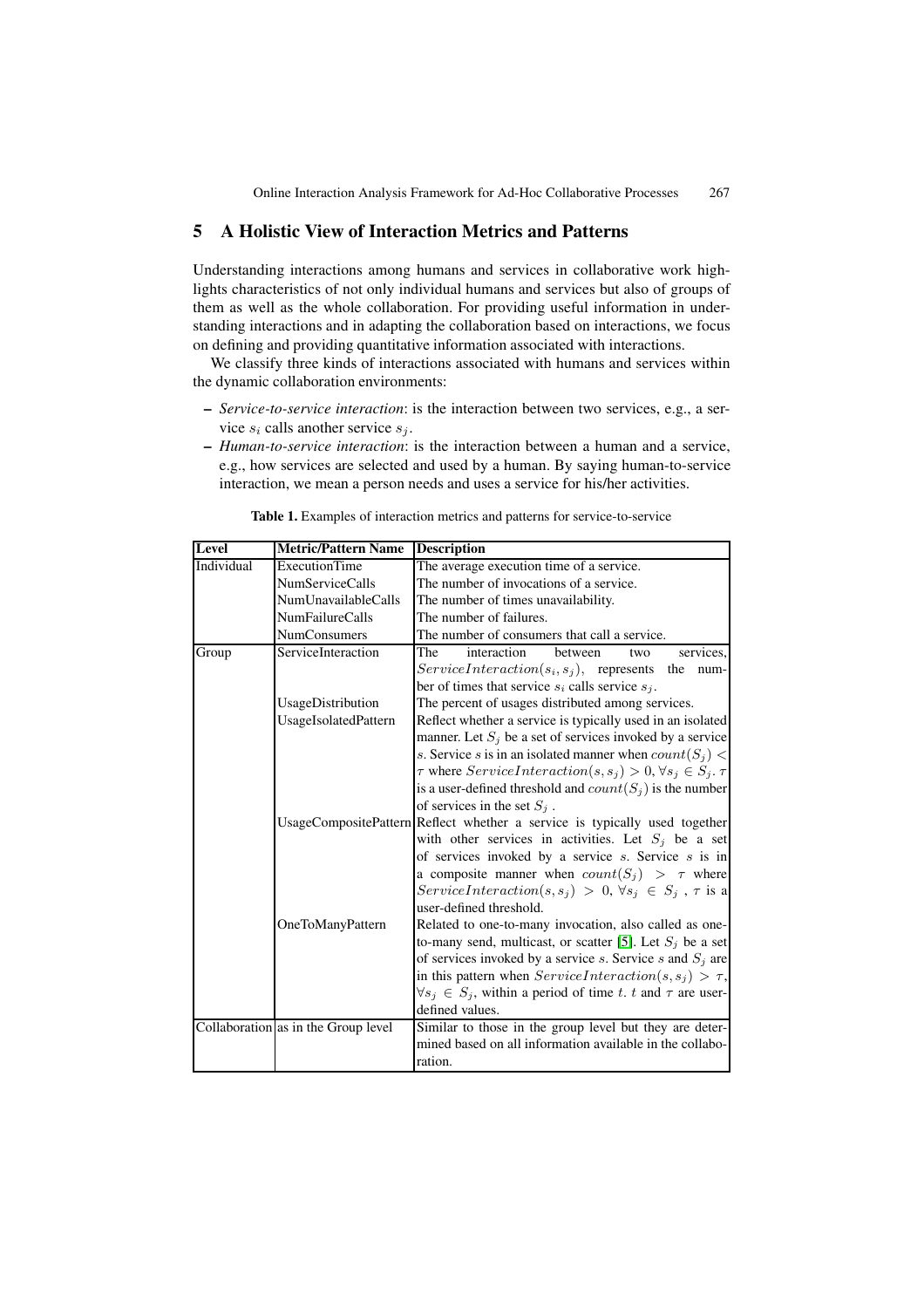<span id="page-8-0"></span>

|  |  |  |  |  | <b>Table 2.</b> Examples of human-to-service interaction metrics and patterns |  |
|--|--|--|--|--|-------------------------------------------------------------------------------|--|
|--|--|--|--|--|-------------------------------------------------------------------------------|--|

| Level      | <b>Metric/Pattern Name</b>          | <b>Description</b>                                                               |
|------------|-------------------------------------|----------------------------------------------------------------------------------|
| Individual | UsageTime                           | Describe how much time that a human uses a service.                              |
|            | NumHumanServiceCalls                | Number of service invocations initiated by a human.                              |
|            |                                     | TypicalServiceUsageTime Identify the typical usage time that a human uses a ser- |
|            |                                     | vice by eliminating outliers and calculating the mean                            |
|            |                                     | value of a data set of UsageTime for the service.                                |
|            | UsageCompositePattern               | Reflect whether a set of services is used together by a                          |
|            |                                     | human. Services $\{s_1, \dots, s_n\}$ are considered in this                     |
|            |                                     | pattern when they are called by a human $h$ in a pre-                            |
|            |                                     | defined period of time.                                                          |
| Group      | HumanServiceInteraction             | The interaction between a human and a service,                                   |
|            |                                     | $Human ServiceInteraction(h, s)$ , represents the                                |
|            |                                     | number of times that human $h$ calls service $s$ .                               |
|            | UsageDistribution                   | Given a human, it reflects the usage distribution                                |
|            |                                     | among services he/she calls.                                                     |
|            | DurationUsage                       | Determine the typical usage time that a human uses a                             |
|            |                                     | service.                                                                         |
|            | Collaboration as in the Group level | Similar to those in the group level but they are deter-                          |
|            |                                     | mined based on all information available in the col-                             |
|            |                                     | laboration.                                                                      |

**–** *Human-to-human interaction*: is the interaction between human and human, e.g., how a team member interacts with another one in order to perform activities. We determine interactions between two persons only by means of analyzing services they use in their communication and collaboration, e.g., Notification Service.

This classification differs from other works which focus on either human-to-human interactions (social networks) or service-to-service interactions by considering all types of interactions among humans and services. This consideration is necessary as these types of interactions are inherent in collaboration processes. Metrics and patterns are associated with these types of interactions. However, unlike other works which typically do not consider global versus local views on metrics and patterns, in our work, for each type of interaction, metrics and patterns are determined for specific time period at three levels: *individual* (for individual human or service), *group* (a team or a set of services), and *collaboration* (all available services and humans within a collaboration). This way takes into account the context of the collaboration in determining the metrics and patterns. The main reason is that interactions of a particular human or service are dependent on the context of the collaboration, such as a human might typically act as a proxy in a group but not in another group or within a set of services, a service might be well utilized, but not in the global view. Therefore, metrics and patterns characterizing the interactions should be determined differently. The metrics and patterns associated with three types of interactions at three levels provide a holistic view of interaction metrics and patterns in VOIA. This view allows us to utilize metrics and patterns differently, dependent on specific purposes and contexts.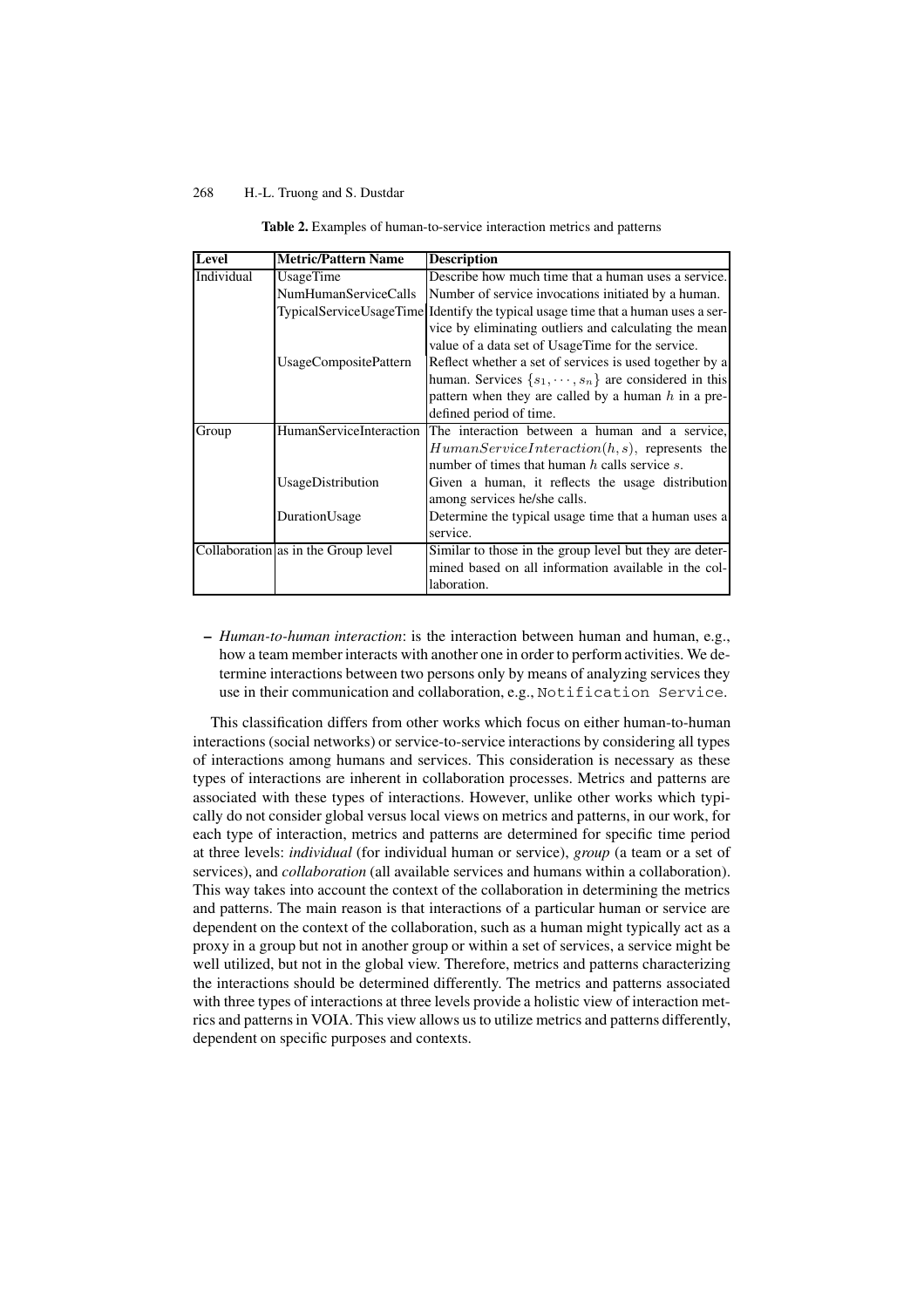| Level      | <b>Metric/Pattern Name</b>          | <b>Description</b>                                        |
|------------|-------------------------------------|-----------------------------------------------------------|
| Individual | <b>NumCallers</b>                   | Number of callers.                                        |
|            | <b>NumCallees</b>                   | Number of callees.                                        |
|            | <b>NumInteractions</b>              | Number of interactions.                                   |
|            | NumAssignedActivities               | Number of assigned activities.                            |
|            | NumDelegatedActivities              | Number of delegated activities.                           |
|            | <b>BrokerIndicator</b>              | Determines the broker role of an individual.              |
|            | ProxyIndicator                      | Determines the proxy role of an individual.               |
|            | MasterIndicator                     | Determines the master/slave role of an individual.        |
| Group      | <b>TotalInteractions</b>            | Total number of interactions.                             |
|            | AvgNumCallers                       | Average number of callers in a group.                     |
|            | <b>AgvNumCallees</b>                | Average number of callees in a group.                     |
|            | AvgNumHumanInActivity               | Average number of human involved in an activity.          |
|            | <b>BrokerPattern</b>                | Related to broker pattern [10], including number of       |
|            |                                     | broker patterns, the structure of the broker pattern.     |
|            | ProxyPattern                        | Related to proxy patterns [10], including number of       |
|            |                                     | proxy patterns, the structure of the proxy pattern.       |
|            | <b>MasterSlavePattern</b>           | Related to master/slave pattern [10], including num-      |
|            |                                     | ber of master/slave patterns, the structure of the mas-   |
|            |                                     | ter/slave pattern.                                        |
|            | CoauthoringPattern                  | Related to co-authoring pattern, including the struc-     |
|            |                                     | ture of co-authoring pattern. Two members $h_i$ and $h_j$ |
|            |                                     | are in a coauthoring pattern when they both work on       |
|            |                                     | the same $n$ activities, $n$ is a user-defined value.     |
|            | Collaboration as in the Group level | Similar to those in the group level but they are deter-   |
|            |                                     | mined based on all information available in the col-      |
|            |                                     | laboration.                                               |

**Table 3.** Examples of interaction metrics and patterns for human-to-human interaction

Note that the list of patterns and metrics is non exhaustive and many of them are common, well-understood and presented in literature [17,11,10,6,8,5,12]. Depending on specific needs, these patterns and metrics are utilized differently. However, VOIA aims at providing a rich catalog of metrics and patterns suitable for different clients. We would like to stress that the main objective of VOIA is not to define patterns and metrics but provide a framework which the determinat[ion](#page-17-12) [of](#page-17-7) [new](#page-17-6)[pa](#page-17-4)[tt](#page-17-1)[erns](#page-17-8) and metrics can be easily plugged in.

Table 1 presents metrics and patterns associated with service-to-service interactions. Many performance metrics at individual level are well-defined, e.g. in [12]. At the group level, we determine many novel patterns.

Table 2 describes metrics and patterns related to human-to-service interactions. Metrics and [pa](#page-7-0)tterns are determined by analyzing humans who initiated or invoked services in their activities.

Table 3 describes metrics and patterns related to human-to-human interactions. In particul[ar,](#page-8-0) we focus on metrics and patterns associated with broker, proxy, master/slave interactions.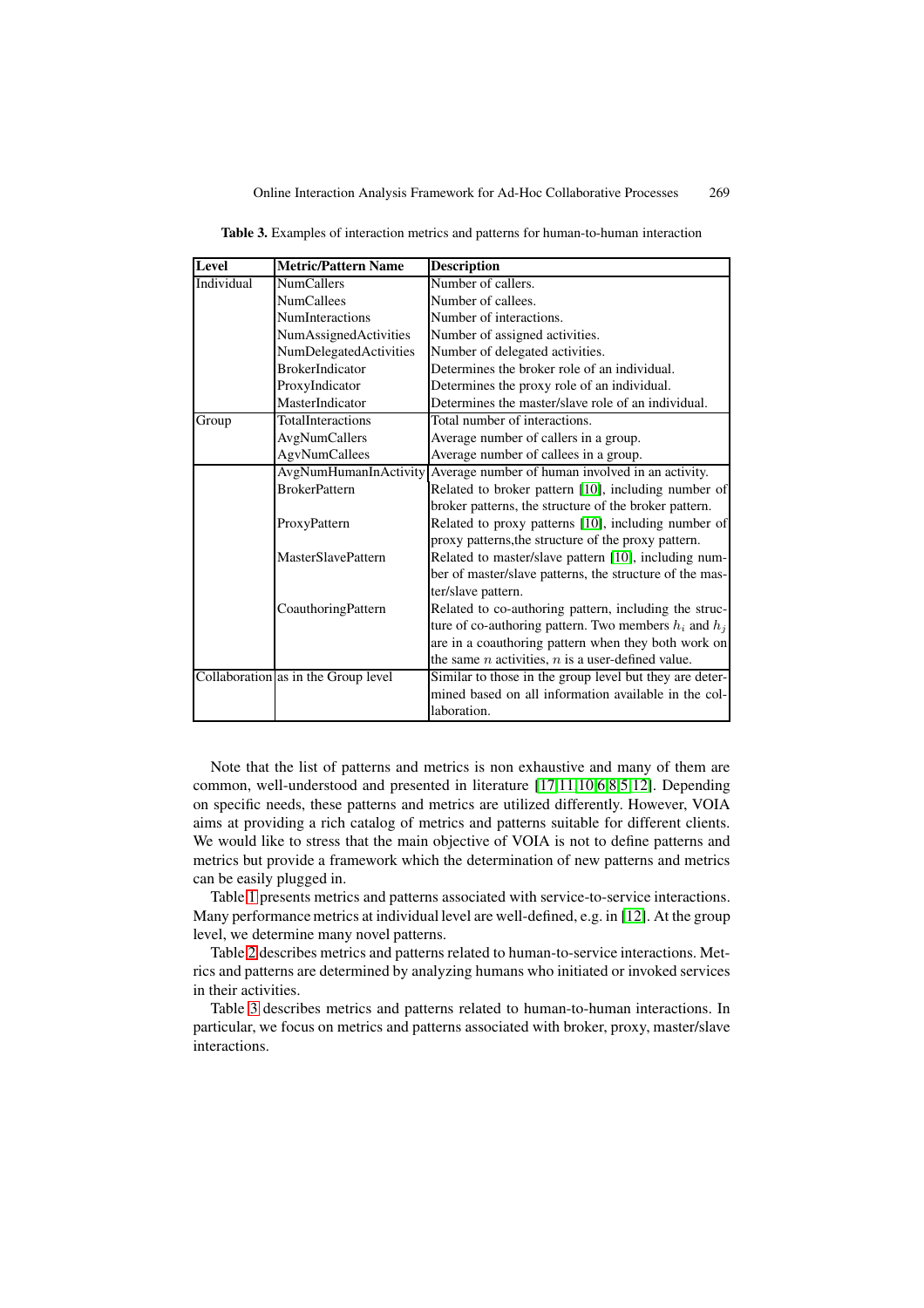# **6 VOIA Architecture and Implementation**

Figure 2 depicts the architecture of VOIA which includes many components and provides Web services interfaces. In our architecture, the *Event Preprocessing* of VOIA accepts different types of events, such as Activity Event, Service Event, and Interaction Event, and pre-processes these events suitable for VOIA's *Metric/- Patter[n D](#page-10-0)etection*. These events are collected at different services, such as Activity Service, Logging Service, Communication Service, and Access Layer. As mentioned before, events consist of data collected at different levels, ranging from Web middleware/container level (by using Web Handlers and SOAP interceptors, such as Interaction Event) to application level (by capturing application logs, such as Service Event).

Events processed by *Event Preprocessing* are passed to *Metric/Pattern Detection* which determines primitive metrics and patterns. The *Metric/Pattern Detection* analyzes events based on a set of pattern specifications and templates stored in *Pattern Specification and Template* to identify which metrics or patterns occurred. Such determined metrics and patterns are passed to the *Interaction Analysis* which provides high level analysis of patterns and metrics for interactions. During runtime, clients of VOIA can specify pattern specifications and submit the specifications to the VOIA service which informs the clients when patterns/metrics met the specifications exist. Thus, the clients can utilize the resulting metrics and patterns for online adaptation. The end-user can use the VOIA portal to manage VOIA and explore results produced by VOIA.

We have implemented the core of VOIA and provide it as a Web service based on JAX-WS[23]. The Web service provides fundamental interfaces for other clients to send events and pattern specifications and templates. VOIA can subscribe other services, such as Logging Service, to be informed with events or any services can send events to VOIA via a pre-defined interface. The *Metric/Pattern Detection* employs the Esper en[gine](#page-17-14) [19] to process events based on pattern expressions.



<span id="page-10-0"></span>**Fig. 2.** Vienna Online Interaction Analysis (VOIA)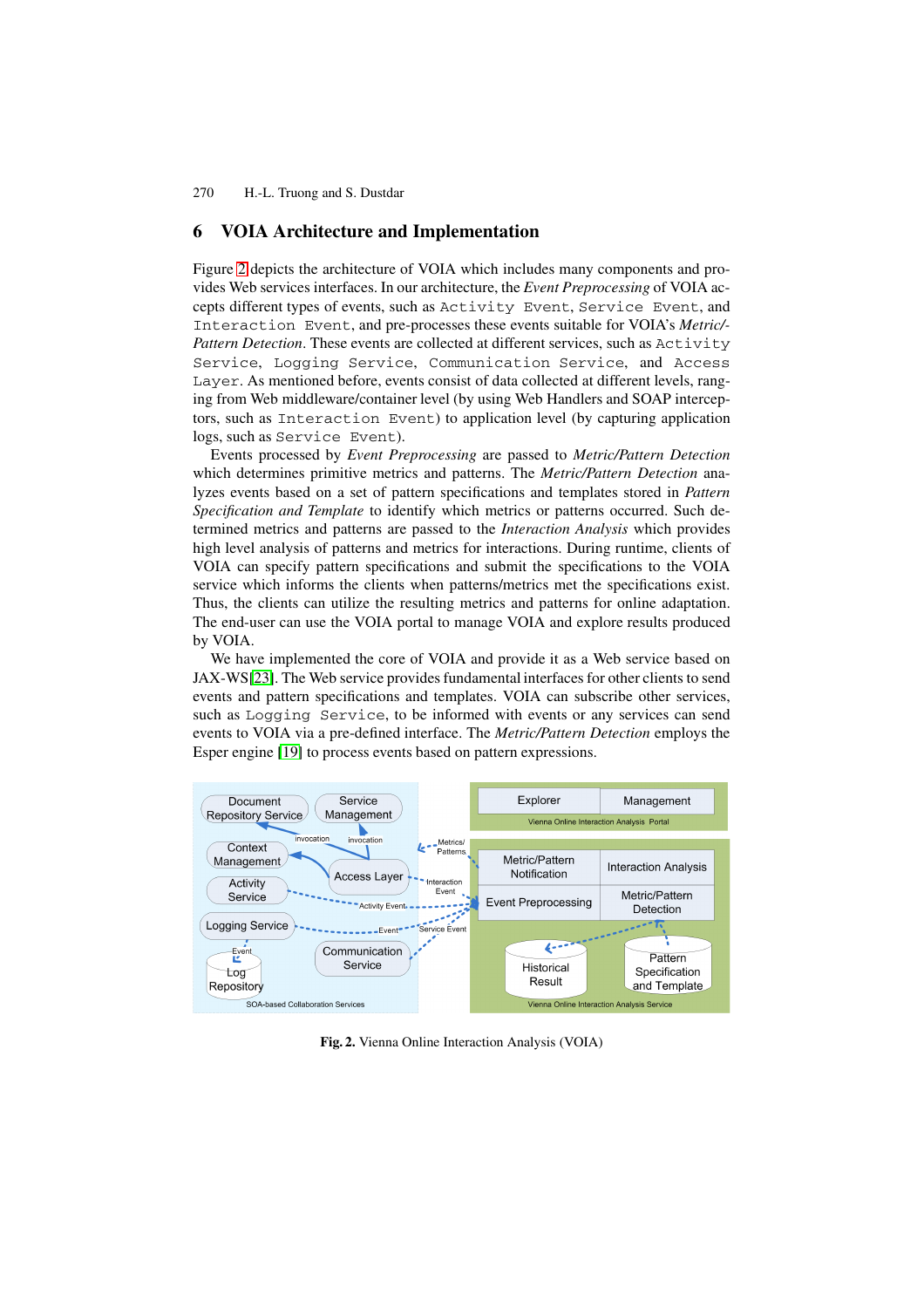# **7 Analysis Techniques**

The fundamental difference between our approach and existing ones is that our interaction analysis is conducted online. The metrics and patterns discussed in Section 5 are provided by either *Metric/Pattern Detection* or *Interaction Analysis* components, depending on the complexity of the analysis. The first component is used to determine primitive metrics and patterns which can be identified by applying pattern specification and template directly. The latter implements complex analyses which require differe[nt](#page-7-1) algorithms besides the primitive metrics and patterns.

As the data used for the analysis concurrently arrives in a stream of events, primitive patterns and metrics will be determined on the fly. For any analysis, a time window - specifying a period of time - or space window - specifying a number of events - or a combination of time and space windows will be specified. Together with the level (individual, group, or the collaboration), they determine the context of the analysis.

### **7.1 Primitive Metric and Pattern Detection**

The *Metric/Pattern Detection* utilizes a set of predefined pattern specification and pattern templates in order to determine relevant metrics and patterns. We have defined several pattern specifications and templates based on that well-known metrics and patterns can be determined. Each pattern specification or template is described by

- **–** *Pattern name*: is used to identify a pattern specification or template
- **–** *Result handler*: is used to handle the result of a pattern specification or template.
- **–** *Pattern expression*: is used to filter events and determine primitive metrics and patterns. It is described in Event Processing Language (EPL) [24].

All pre-defined pattern specifications and templates are stored in *Pattern Specification and Template* in XML form. A new pattern template can be defined by specifying the above-mentioned information. Unless we need specific treatment for pattern result handler, generic handler can be used. A result handler actually i[mple](#page-17-15)ments the algorithm to determine the corresponding pattern/metric. Result handlers adhere a pre-defined interface defined by VOIA so that a new handler can be plugged into VOIA. Note that VOIA provides mechanism for writing handlers.

Given a pattern specification/template, VOIA will create an EPL statement and a result handler object using a reflection mechanism. When events arrive to VOIA, in the *Event Preprocessing* component, a CEP engine which is developed atop Esper will use pattern expressions to process as well as to filter relevant events. Then, the engine passes processed events to corresponding result handlers. Depending on pattern expressions, some primitive patterns can be detected in the *Event Preprocessing* whereas the result handler will process patterns and metrics and provide results. The result is described in XML. For primitive metrics and patterns, we provide a generic result handler that provides the result of a specification or template. Note that by *"primitive metrics and patterns"*, we mean metrics and patterns which can be directly determined by issuing EPL-based pattern specification and template to the *Event Preprocessing*. There are metrics and patterns as well as other high level information associated with interactions which need particular analysis besides EPL-based pattern specification and template.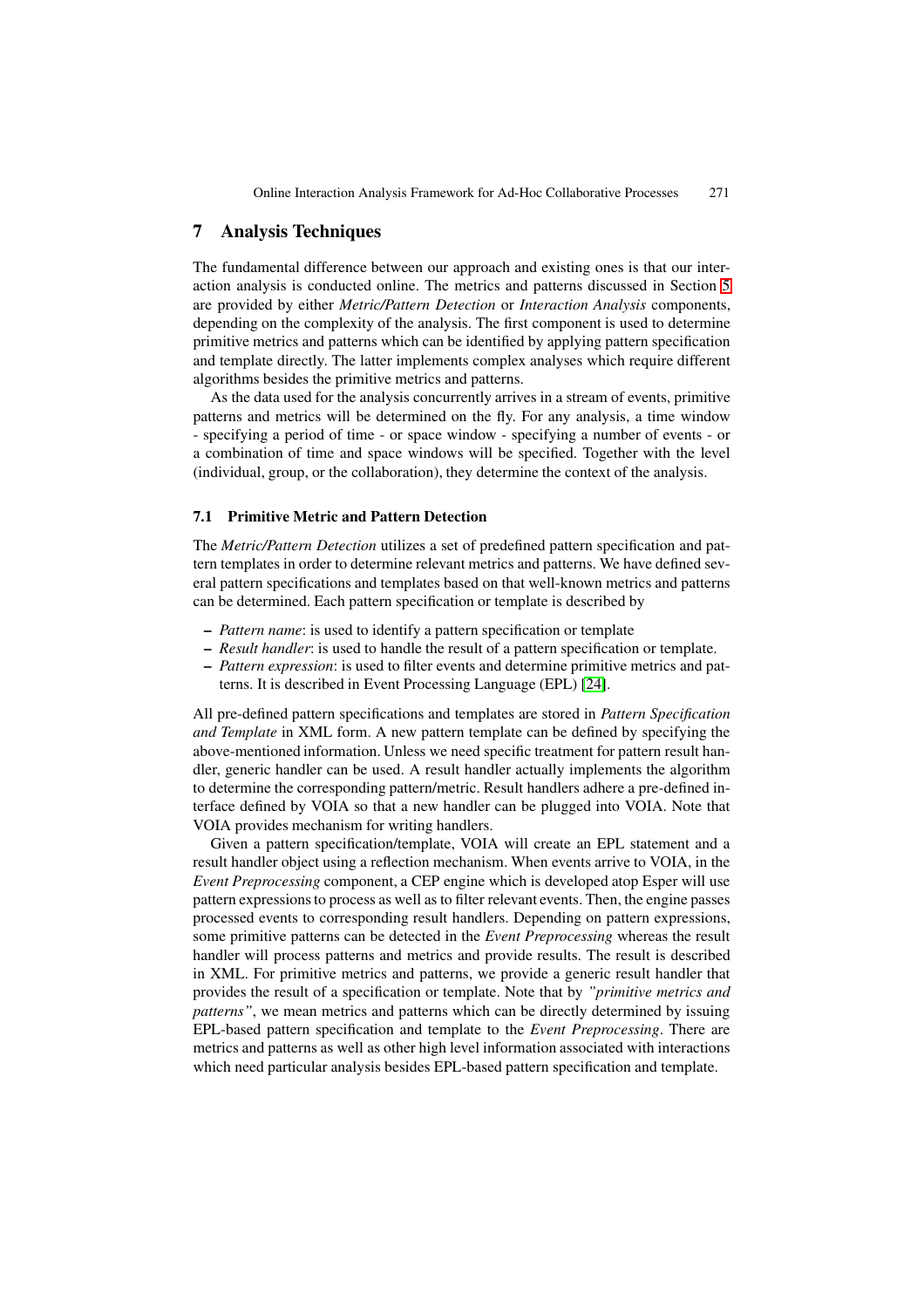To explain how primitive patterns/metrics can be detected, let us consider that a client would like to determine a NumHumanServiceCalls (how many time a human calls a service). Listings 1.3 and 1.4 describe one example of the corresponding pattern expression and the resulting metric. In Listing 1.3, an EPL-based request is used to select all humans (determined by userID) and services they use (determined by serviceEndpoint) from *interaction event* in the last 30 minutes and then to return only humans who call a servi[ce m](#page-12-0)ore [than](#page-12-1) 10 times. The corresponding result is given in Listing 1.4. Although it is a simple example, vari[ous p](#page-12-0)arameters can be customized to detect the metric for different purposes.

*<*pa t t er n name="NumHumanServiceCalls" resulthandler="voim.NumberServiceCallHandler"*>* select userID, count (serviceEndpoint) as NumHumanServiceCall, serviceEndpoint from Interaction Event. win:time (30 min) group by service Endpoint, userID h[aving](#page-12-1) count ( serviceE ndpoint) *>* 10 *<*/ pattern*>*

<span id="page-12-0"></span>**Listing 1.3.** Example of query for determining NumHumanServiceCall when a human uses a service more than 10 times in last 30 minutes

```
<userID>
       http://www.vitalab.tuwien.ac.at/projects/incontext/TEST_LINH1#Linh
   </ userID>
   <serviceEndpoint>http: // madrid . vitalab . tuwien . ac . at:8080 / axis2 /
            services / activityservice</ serviceEndpoint>
   <NumHumanServiceCall>13</ NumHumanServiceCall>
</ NumHumanServiceCalls>
```
Listing 1.4. Example of a  $NumHumanServiceCalls$  result

### **7.2 Complex Interaction Analysis**

The use of *Metric/Pattern Detection* helps to identify several patterns and metrics at runtime. However, many high-level information cannot be obtained from this component, for example, social network of people or a network of service interactions. The *Interaction Analysis* is used to analyze interaction information which cannot be determined by using pattern specifications or templates directly. The *Interaction Analysis* utilizes information provided by *Metric/Pattern Detection* and provides high-level information. A result handler in *Interaction Analysis* component will receive events which are the output of *Metric/Pattern Detection* handlers and will analyze these events to provide interaction metrics and patterns. Table 4 presents some high level analyses provided.

### **7.3 Extensibility and Customization of Interaction Analysis**

Extensibility and customization are tw[o m](#page-13-0)ajor requirements for VOIA as different analyses are required for different purposes and because in dynamic collaboration environments various types of events can be used for detecting metrics and patterns. There are two ways to provide new interaction mining analysis: by providing new pattern specification and template and by developing a new plugin. In the first case, the client of VOIA can utilize existing result handlers and focus on writing the specification and template that detect their interesting metrics and patterns. This way is particular useful when dealing with service-specific events. In this case, a new pattern specification and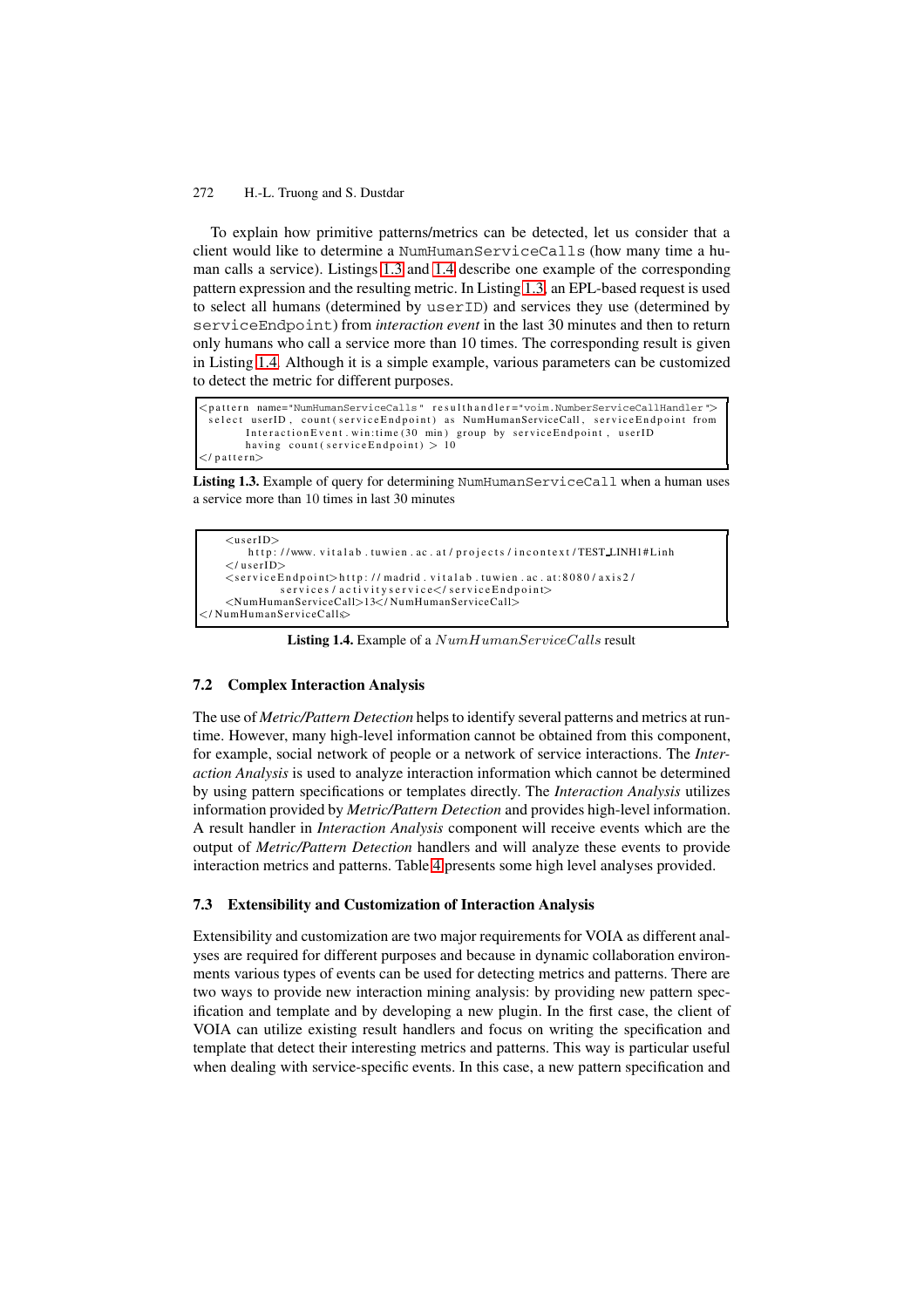| <b>Name</b>        | <b>Description</b>                                                                       |
|--------------------|------------------------------------------------------------------------------------------|
|                    | ServiceInteractionNetworkIDescribe interaction network between<br>We<br>services.<br>use |
|                    | $ServiceInteraction(s_i, s_i)$ to build the network of service                           |
|                    | interactions in which the node is a service, the edge is the                             |
|                    | interaction between two services.                                                        |
|                    | HumanInteractionNetwork Describe the social network between human. We use NumCallees,    |
|                    | NumCallers and NumInteractions in human-to-human met-                                    |
|                    | rics to build the network. We can also further identify which is a                       |
|                    | typical service used for the interaction between two persons.                            |
| HumanInAllActivity | Describe a network mapping activities to humans. This can be used                        |
|                    | to detect different types of activities typically performed by a hu-                     |
|                    | man. Detailed information can be, e.g., the type of activities that a                    |
|                    | person typically performs.                                                               |

<span id="page-13-0"></span>**Table 4.** Example of high level interaction analyses

template can be submitted to VOIA service during runtime. VOIA is acting like a metrics and patterns processing engine. In the latter case, a new plugin can be developed and straightforwardly integrated into VOIA, by (1) providing a pattern specification or template, and (2) a result handler which implements a generic handler interface provided by VOIA. Based on that, a new entry for *Pattern Specification and Template* can be created and VOIA will execute the new plugin.

#### **7.4 Managing and Providing Resulting Metrics and Patterns**

To access analysis results during runtime, any client can query or subscribe the results hold in a result handler based on pattern name by invoking Web services operations. Results can be also sent to the client based on notification mechanism. Thus, clients can easily obtain mining results from our framework to perform runtime adaptation.

Given a pattern or metric detected at a specific time, typically such a metric and pattern will be delivered to the corresponding client who initiates the pattern specification/template. However, we also manage such pattern and metric for later use. The information is stored in *Historical Results*. As in online analysis, a result handler will have a new result when events meet pattern specification or template. First, each result handler will keep only *n* latest results; *n* is pre-defined. Instead of providing a big XML document including analysis results, we provide a collection of small documents which are also used as events to notify interested clients. Each result is associated with a timestamp. When a result is determined based on space (e.g., number of events in a window) or time (time period associated with a window), we associate the result with the time window to identify the valid period of the result. We do not merge results provided by a handler into a big document. Instead, the list of results will be stored into an XML database. Management features can be used to remove unneeded results. As many results are produced at runtime, aggregating them into a more meaningful information is challenging. Currently, we consider them only historical data and let the client analyze the historical results for its own purpose. For accessing historical data, clients just specify a time period together with an XQuery-based request and a pattern name.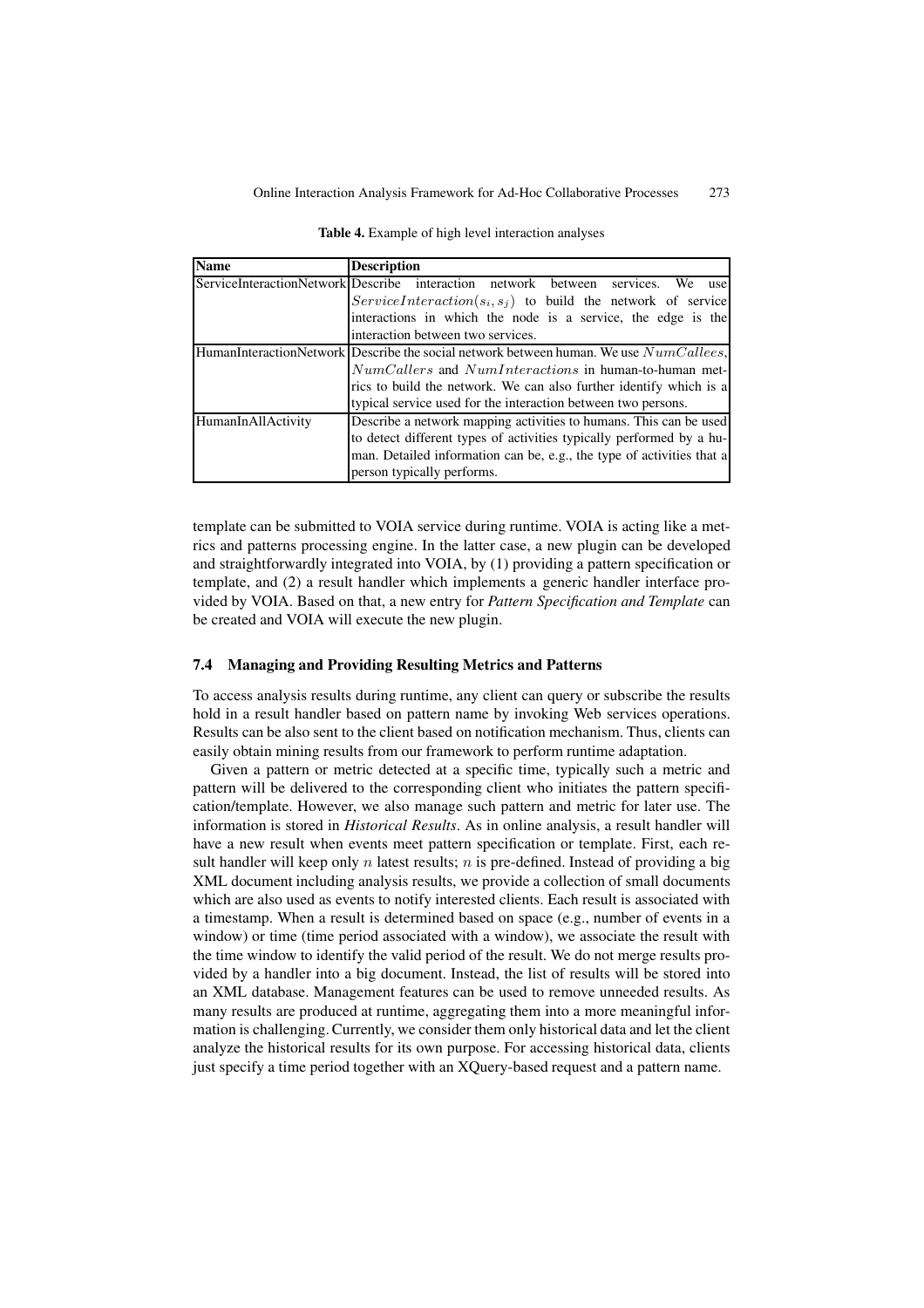### **8 Experiments**

In this section, we present some experiments to illustrate how VOIA can provide useful metrics and patterns for understanding and adapting collaboration environments. Our experiments are based on the inContext testbed including various collaboration services such as Document Repository Service, Notification Service, and Activity Service. All of them are SOAP-based services. We gathered events from collaborations executed in the inContext testbed and analyzed the collected events. To test VOIA's functionalities and performance, we performed two experiments.

In the first experiment, we analyzed events produced by the inContext testbed. These events were generated from the usage of different services during the integration and testing of the inContext system. Thus, patterns might or might not reflect some use cases3. Most events in this experiment are *interaction events*. In the second experiment, we randomly generated a collaboration based on a tree of activities. The tree of activities is generated based on (1) a list of 11 users, a list of 3 roles, 5 levels of a tree, average number of activities per level is 5, a list of more than 20 real services, a list of p[oss](#page-14-0)ible *human activity handling strategies* including *delegate, split, perform, reject, assign*.

Figure 3 presents a snapshot of the service interaction network from the first experiment(for brevity, we removed the hosting URI from the graph). This network evolves during the runtime analysis. The information is provided in XML and exported into a dot format visualized by GraphViz<sup>4</sup>. From that information, we can determine how services [we](#page-15-0)re used and then devised service selection strategies. We then examined how humans use services. Listing 1.5 presents the result of human-to-service calls for *UserT est* which is used to access data from two services. Of more than 20 Web services in the testbed, only TeamSe[rv](#page-14-1)ice and DocumentService are interacted with UserTest. It is due to the fact that these services were used by the user to acquire the information about other [peo](#page-15-1)ple and to store and search relevant documents. Such activities still involve heavily humans. The information obtained from this type of analysis can be useful, e.g., for determining typical services used by team members to improve runtime service provisioning strategies.

In the second experiment, we examined the proxy pattern. Listing 1.6 presents the result of proxy indicator pattern. Out of 971 activity events, 38 proxy cases were found. For each person involved, we can determine who typically acts as a proxy. This kind of analysis can be useful, for example, for selecting team members and determining trust in collaborative networks of enterprises.

To test the performance of the engine, we wrote a test client that reads events from local file systems and invokes the VOIA service. The test was performed in an Intel Centrino Duo Core 1.83 GHz, 2GB RAM, Windows XP notebook with 10 patterns. Overall, VOIA can handle a high volume of events in a time-responsive manner: it took 9035 ms to process 6775 interaction events (in the first experiment) and 2218 ms for 971 activity events (in the second experiment).

<span id="page-14-1"></span><span id="page-14-0"></span><sup>&</sup>lt;sup>3</sup> The inContext system includes real services and a research system for the EU project inContext <sup>4</sup> http://www.graphviz.org/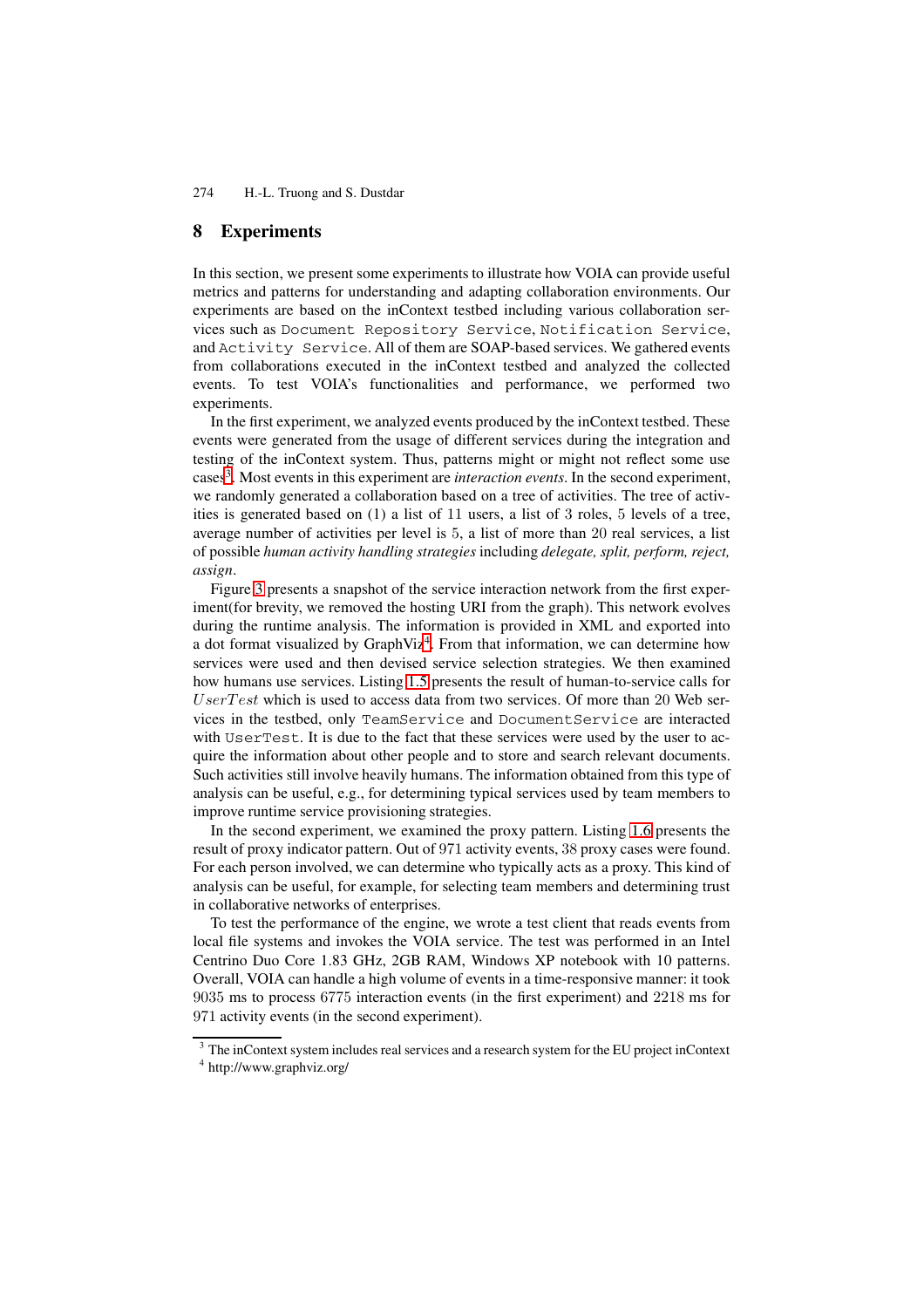

Online Interaction Analysis Framework for Ad-Hoc Collaborative Processes 275

<span id="page-15-0"></span>**Fig. 3.** A snapshot of service interaction network detected

<span id="page-15-1"></span>

Listing 1.5. Example of human-to-service  $NumHumanServiceCalls$  metrics

|                            | $\langle$ ProxyIndicator total="38" at="13.04.2008.15:00:21">                             |
|----------------------------|-------------------------------------------------------------------------------------------|
|                            | <proxyindicator name="http:///incontext/TEST LINH1#Martin" value="7"></proxyindicator>    |
|                            | <proxyindicator name="http:///incontext/TEST LINH1#Schahram" value="11"></proxyindicator> |
|                            | <proxyindicator name="http:///incontext/TEST_LINH1#Vasko" value="2"></proxyindicator>     |
|                            | <proxyindicator name="http:///incontext/TEST_LINH1#Florian" value="2"></proxyindicator>   |
|                            | $\langle$ ProxyIndicator name="http:///incontext/TEST LINH1#Atif" value="3">              |
|                            | <proxyindicator name="http:///incontext/TEST_LINH1#Shariq" value="3"></proxyindicator>    |
|                            | <proxyindicator name="http:///incontext/TEST_LINH1#Lukasz" value="3"></proxyindicator>    |
|                            | <proxyindicator name="http:///incontext/TEST_LINH1#Christoph" value="3"></proxyindicator> |
|                            | <proxyindicator name="http:///incontext/TEST_LINH1#Linh" value="2"></proxyindicator>      |
|                            | $\langle$ ProxyIndicator name="http:///incontext/TEST LINH1#Kamran" value="2">            |
| $\langle$ /ProxyIndicator> |                                                                                           |

**Listing 1.6.** Example (simplified) of proxy-related metrics for people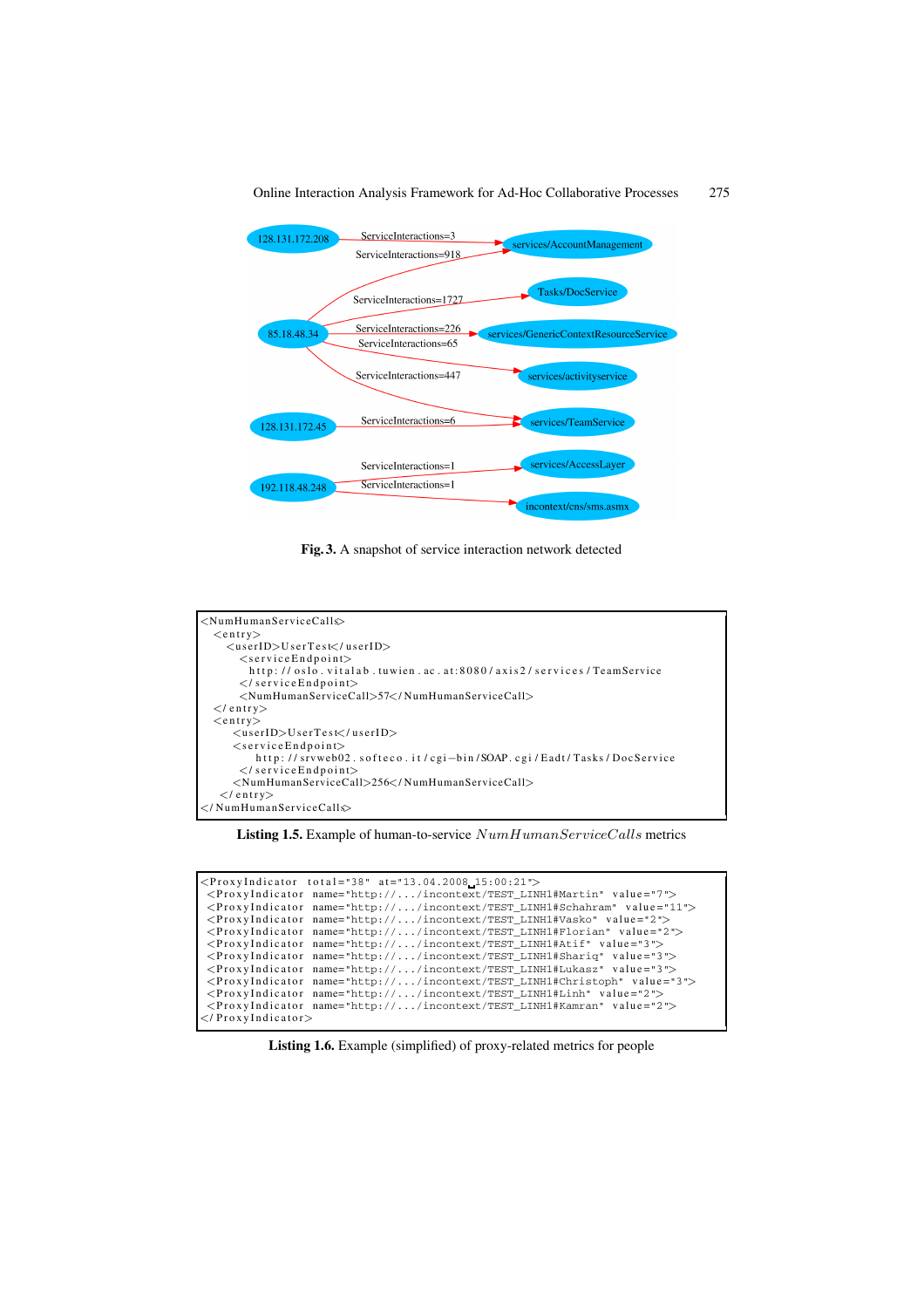# **9 Conclusions**

Motivated by the lack of online interaction analysis tools in collaborative work and the need of acquiring insightful information for runtime adaptation of collaborative working environments, we presented VOIA (Vienna Online Interaction Analysis) framework which is capable of detecting and providing metrics and patterns associated with human and service in dynamic collaborations. The main contribution of our work is that we provide a Web service-based system that is capable of performing runtime analysis of interaction patterns and metrics. We have provided a rich view of metrics and patterns associated with interactions that spans different levels, including individual, group, and collaboration views, and that characterizes different types of interactions, including service-to-service, human-to-service, and human-to-human. Our system is flexible and customizable, allowing for the inclusion of new analysis and supports client-customized mining. If clients of VOIA understand the structure of their events, they can also define pattern specifications and templates for determining patterns and metrics at runtime. By supporting online analysis, VOIA can provide useful information for runtime adaptation in collaborative working environments.

Various future steps have to be done to fully support online interaction analysis of collaborative processes in SOA-based environments. We are working on determining trust in collaborations in networks of enterprises based on our proposed metrics and patterns. While online analysis allows the client to freely define the analysis they want, the challenge is how to manage the result of different analyses. Currently, we have just stored the result, thus advanced techniques for managing mining results will be studied. Our future work foresees to provide further testing of the systems and support more types of events. We will enhance the pattern specification and template catalog by incorporating new patterns. Another major effort is to perform runtime adaptation based on patterns that motivates this work, but has not been addressed in this paper.

**Acknowledgements.** We thank Christoph Dorn, Robert Gombotz and Daniel Schall for fruitful discussion on the interaction mining and their assistance in the implementation of VOIA framework. We thank anonymous reviewers for their fruitful and extensive reviews. This research is partially supported by the European Union through the FP6 project inContext and the FP7 project COIN.

### **References**

- 1. Lipnack, J., Stamps, J.: Virtual teams: reaching across space, time, and organizations with technology. John Wiley & Sons, Inc., New York (1997)
- <span id="page-16-0"></span>2. Truong, H.L., Dustdar, S., Baggio, D., Corlosquet, S., Dorn, C., Giuliani, G., Gombotz, R., Hong, Y., Kendal, P., Melchiorre, C., Moretzky, S., Peray, S., Polleres, A., Reiff-Marganiec, S., Schall, D., Stringa, S., Tilly, M., Yu, H.: Incontext: A pervasive and collaborative working environment for emerging team forms. In: SAINT, pp. 118–125. IEEE Computer Society, Los Alamitos (2008)
- <span id="page-16-2"></span><span id="page-16-1"></span>3. ECOSPACE: eProfessionals Collaboration Space (last access April 14, 2008), http://www.ip-ecospace.org/